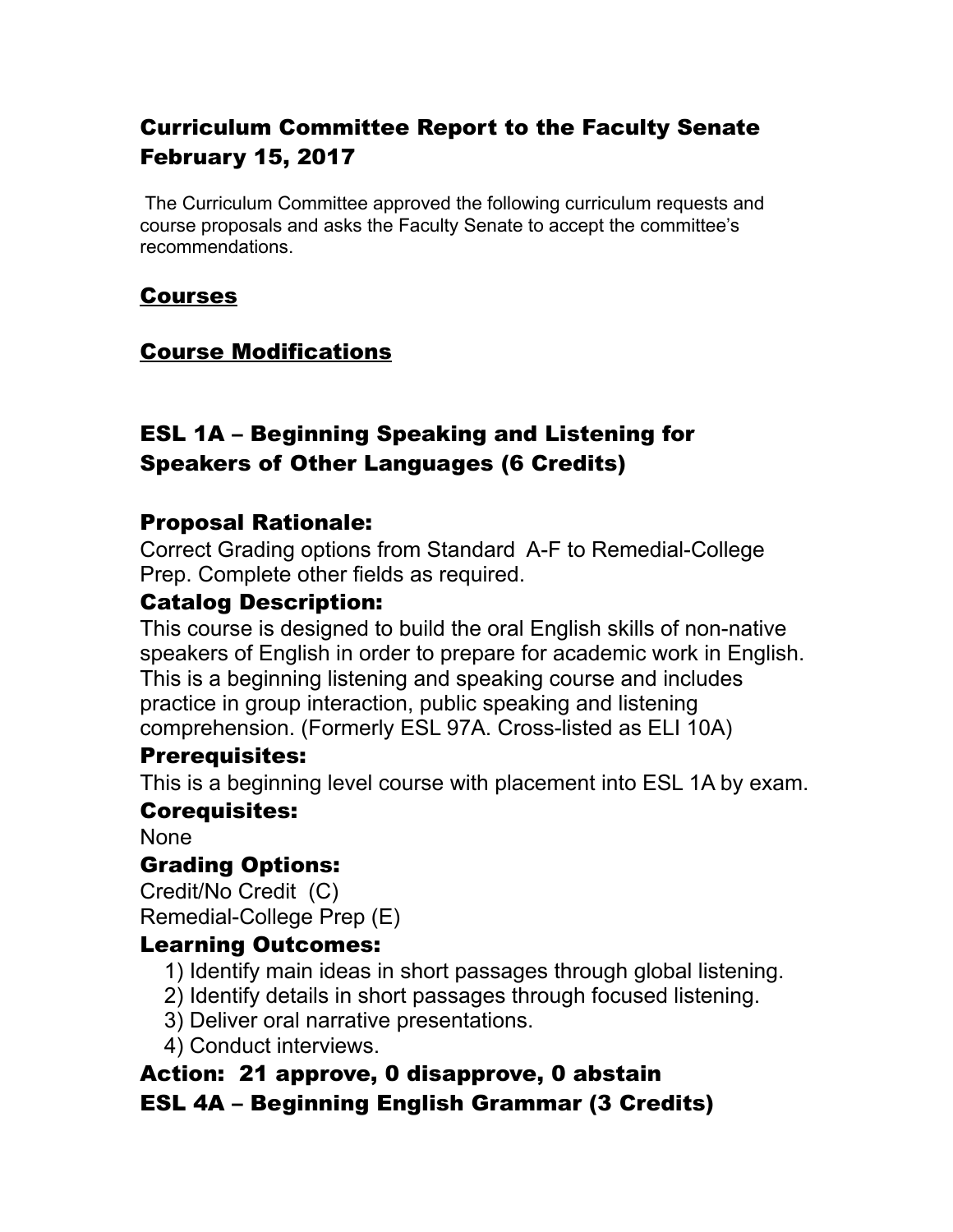### Proposal Rationale:

Change Grading Option from Standard A-F to Remedial-College Prep. Other Field filled in as necessary.

# Catalog Description:

This course is designed to build the English grammar skills of nonnative speakers of English in order to prepare for academic work in English. The course emphasizes usage of formal English grammar in written work and speaking. (Formerly ESL 97C. Cross-listed as ELI 10C)

### Prerequisites:

This is a beginning level course with placement by ESL exam.

### Corequisites:

None

# Grading Options:

Credit/No Credit (C) Remedial-College Prep (E)

### Learning Outcomes:

- 1) Write sentences using beginning level English grammar.
- 2) Identify target grammatical forms in a beginning level text.

# Action: 21 approve, 0 disapprove, 0 abstain

# ESL 7B – High Intermediate Listening and Speaking for Speakers of Other Languages (6 Credits)

### Proposal Rationale:

Change Grading Options from Standard A-F to Remedial- College Prep. Complete other fields as necessary.

# Catalog Description:

This course is designed to build the oral English skills of non-native speakers of English in order to prepare for academic work in English. This is a high intermediate listening and speaking course and includes practice in group interaction, public speaking and listening comprehension. (Formerly ESL 98A. Cross-listed as ESL 30A.

# Prerequisites: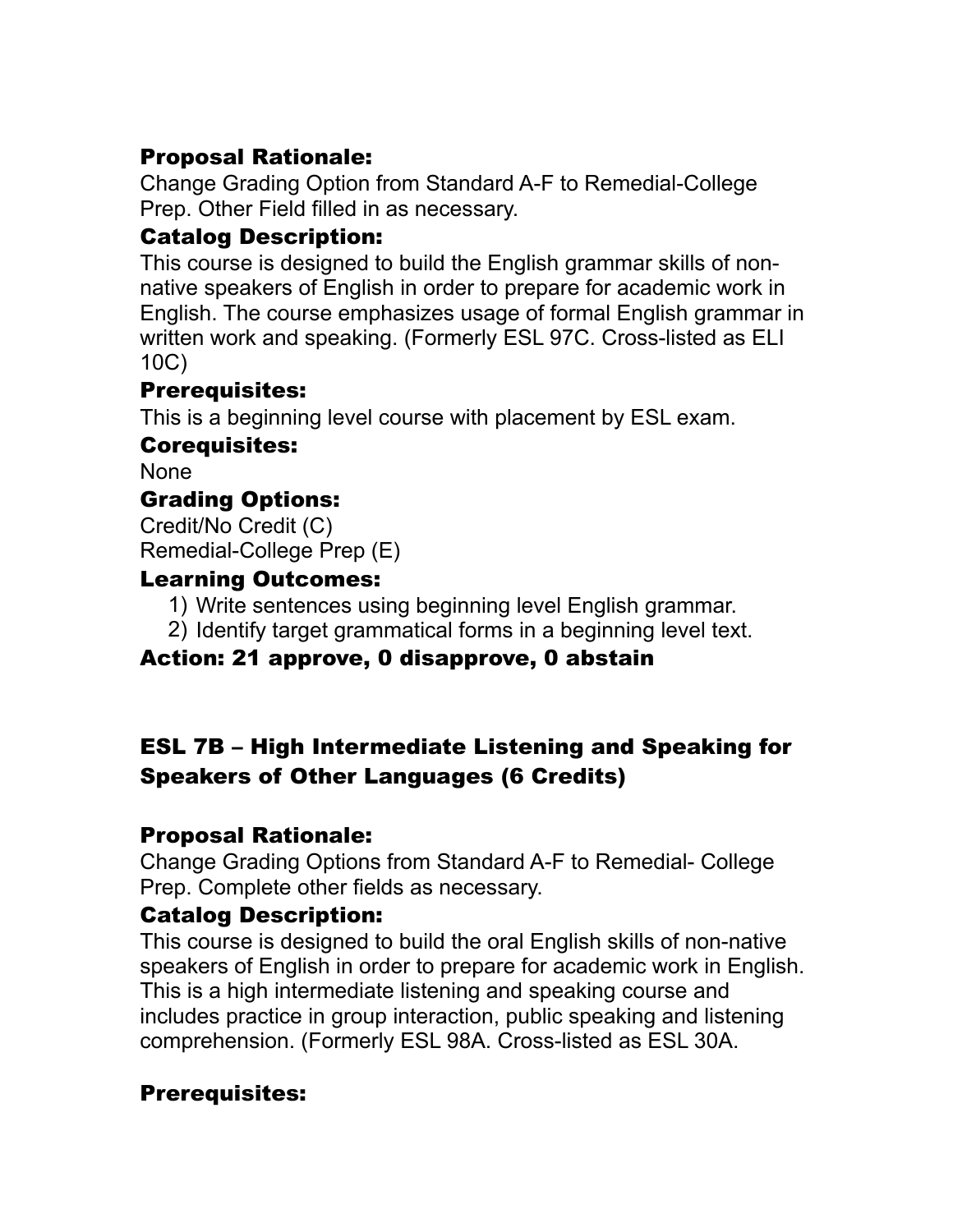Successful completion of ESL 1A with a C or better, placement through testing, or approval of the language Arts Division.

### Corequisites:

None

### Grading Options:

Credit/No Credit (C) Remedial-College prep (E)

### Learning Outcomes:

- 1) Outline and summarize key information from a report or lecture.
- 2) Participate in a group discussion using appropriate discourse.
- 3) Research, develop, and deliver a short presentation.
- 4) Conduct interviews and report findings.

### Action: 21 approve, 0 disapprove, 0 abstain

# ESL 10B – High Intermediate Grammar (3 Credits) Proposal Rationale:

Correct Grading Options to change from Standard A-F to Remedial-College Prep. Other fields completed as necessary.

### Catalog Description:

This course is designed to build the English grammar skills of nonnative speakers of English in order to prepare for academic work in English. This is a high intermediate grammar course and emphasizes usage of formal English grammar in written work and in speech. (Formerly ESL 98C. Cross-listed as ELI 30C.

#### Prerequisites:

Completion of ESL 4A with a grade of C or better, placement through testing, or approval of the Language Arts Division.

### Corequisites:

None

### Grading Options:

Credit/No Credit (C) Remedial-College Prep (E)

#### Learning Outcomes:

1) Write a paragraph using high intermediate level Grammar.